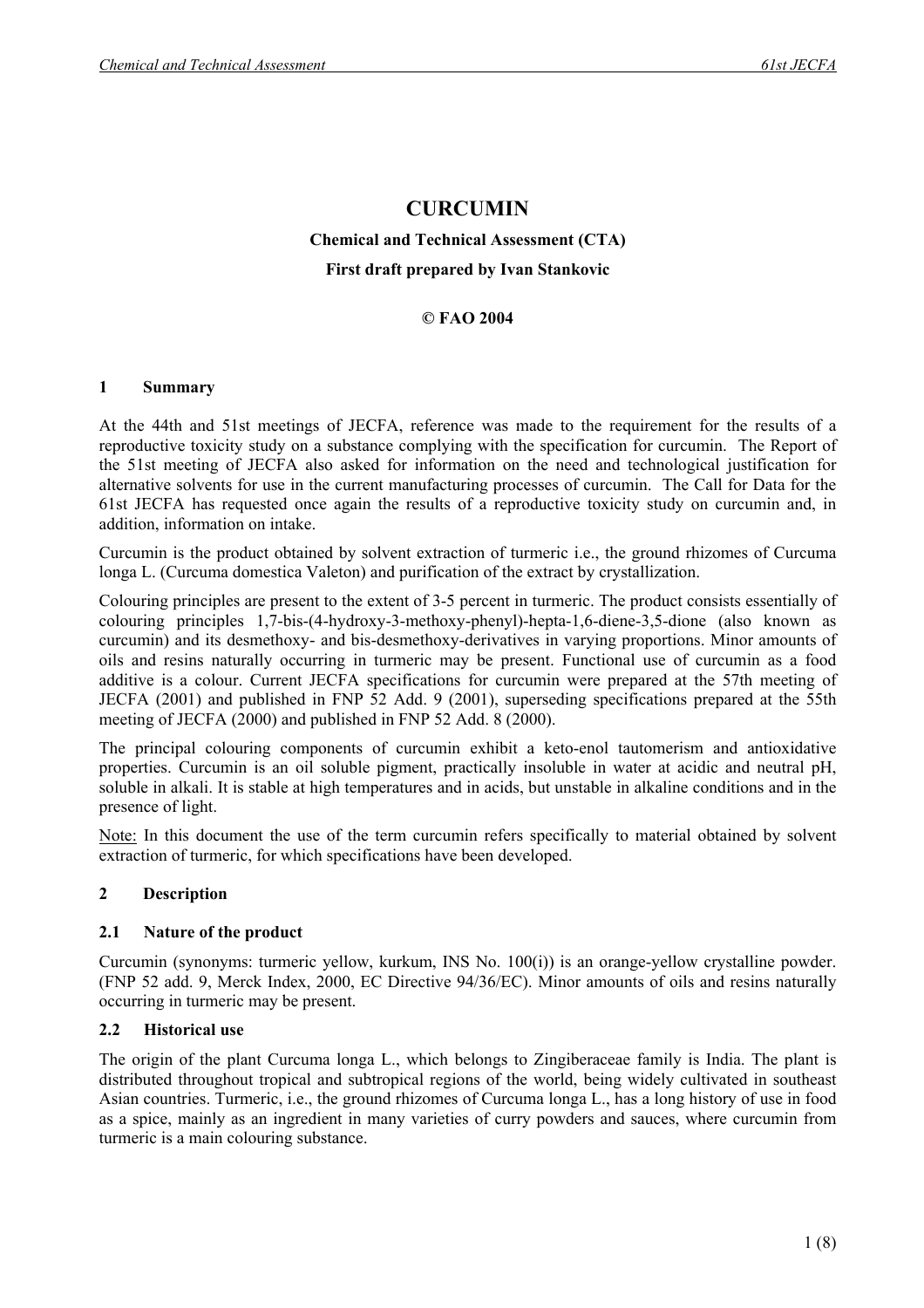## **2.3 Natural vs. synthetic origin**

JECFA specifications define only curcumin extracted from natural source materials. It can also be produced by chemical synthesis (Lampe and Milobedzka, 1913, Pabon, 1964, Merck Inex). Synthetic curcumin is not used as a food additive.

## **3 Manufacturing**

# **3.1 General**

Turmeric is subjected to solvent extraction. The JECFA specifications monograph for Curcumin (FNP 52 Add. 9, 2001) lists acetone, methanol, ethanol, and isopropanol as suitable solvents. The European Commission Directive 95/45/EC lists the following solvents as suitable for the extraction: acetone, carbon dioxide, ethyl acetate, dichloromethane, n-butanol, methanol, ethanol, and hexane. Curcumin is recovered by crystallization from the extract. Minor amounts of oils and resins naturally occurring in turmeric may be present.

## **3.2 Detailed description**

Curcumin is extracted from the dried root of the rhizome Curcuma Longa. The process of extraction requires the raw material to be ground into powder, and washed with a suitable solvent that selectively extracts colouring matter. This process after distillation of the solvent yields an oleoresin with colouring matter content in the region of 25-35 percent along with volatile oils and other resinous extractives. The oleoresin so obtained is subjected to further washes using selective solvents that can extract the curcumin pigment from the oleoresin. This process yields a powdered, purified food colour, known as curcumin powder, with over 90 percent colouring matter content and very little volatile oil and other dry matter of natural origin. The selection of solvents is done with care to meet extractability and regulatory criteria. The following solvents are considered suitable:

| Isopropanol    | In the curcumin manufacturing process isopropyl alcohol is used as a processing<br>aid for purifying curcumin.                                                                                                                                            |
|----------------|-----------------------------------------------------------------------------------------------------------------------------------------------------------------------------------------------------------------------------------------------------------|
| Ethyl acetate  | With a restriction placed on the use of chlorinated solvents, such as<br>dichloroethane, it is found that ethyl acetate, owing to its polarity, is a reasonable<br>replacement providing acceptable quality of product and commercially viable<br>yields. |
| Acetone        | This is used as a solvent in the curcumin manufacturing process.                                                                                                                                                                                          |
| Carbon dioxide | This is not currently used in commercial production. However, it is listed in EC<br>Directive 95/45/EC and has potential as a substitute for chlorinated solvents.                                                                                        |
| Methanol       | This solvent is used occasionally as a processing aid for purification.                                                                                                                                                                                   |
| Ethanol        | This solvent is used sparingly because curcumin is completely soluble in ethanol.                                                                                                                                                                         |
| Hexane         |                                                                                                                                                                                                                                                           |

#### **4 Chemical characterization**

# **4.1 Composition of the food additive**

The three principal colouring components of curcumin that are present in various proportions are all dicinnamoylmethane derivatives:

- 1) 1,7-Bis-(4-hydroxy-3-methoxyphenyl)-hepta-1,6-diene-3,5-dione = diferuloylmethane (Chemical formula:  $C_{21}H_{20}O_6$ : C.A.S. number: 458-37-7, Formula weight: 368)
- 2) 1-(4-Hydroxyphenyl)-7-(4-hydroxy-3-methoxyphenyl)-hepta-1,6-diene-3,5-dione = p-hydroxycinnamoylferuloylmethane (Chemical formula: C20H18O5: C.A.S. number: 33171-16-3, Formula weight: 338)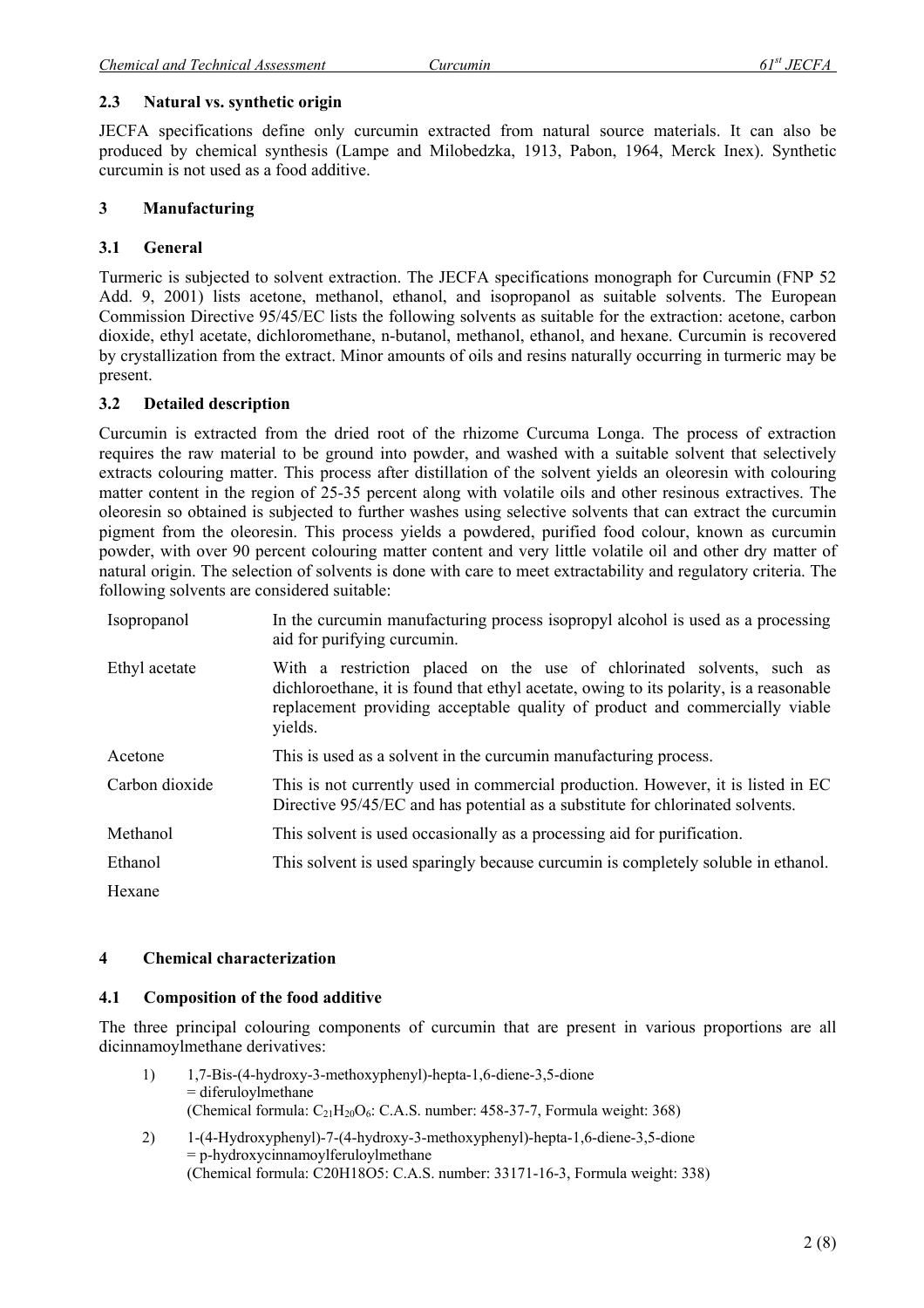3) 1,7-Bis-(4-hydroxyphenyl)-hepta-1,6-diene-3,5-dione  $= p.p$ -dihidroxydicinnamoylmethane (Chemical formula: C19H16O4: C.A.S. number: 33171-05-0, Formula weight: 308)



Besides these major constituents, three minor constituents can be isolated which are presumed to be the geometrical isomers of compounds 1-3, above. One of these is assumed to be the cis-trans geometrical isomer of compound 1 (which has the trans-trans configuration) based on its UV spectrum, lower melting point and lower stability in solutions and in the presence of light when compared to compound 1. (Srinivasan, 1952).



cis-trans geometrical isomer of Compound 1

Minor amounts of oils and resins naturally occurring in turmeric may be present in curcumin. The predominant constituents of these oils and resins appear to be sesquiterpene ketones and alcohols: αturmeron, β-turmeron, curlon, zingiberen, ar-turmeron, turmenorol A, turmeronol B etc. (Ohshiro and Kuroyanagi, 1990, Imai and Morikiyo, 1990, Majeed, et all, 2000)

Compunds 1-3 exhibit keto-enol tautomerism:

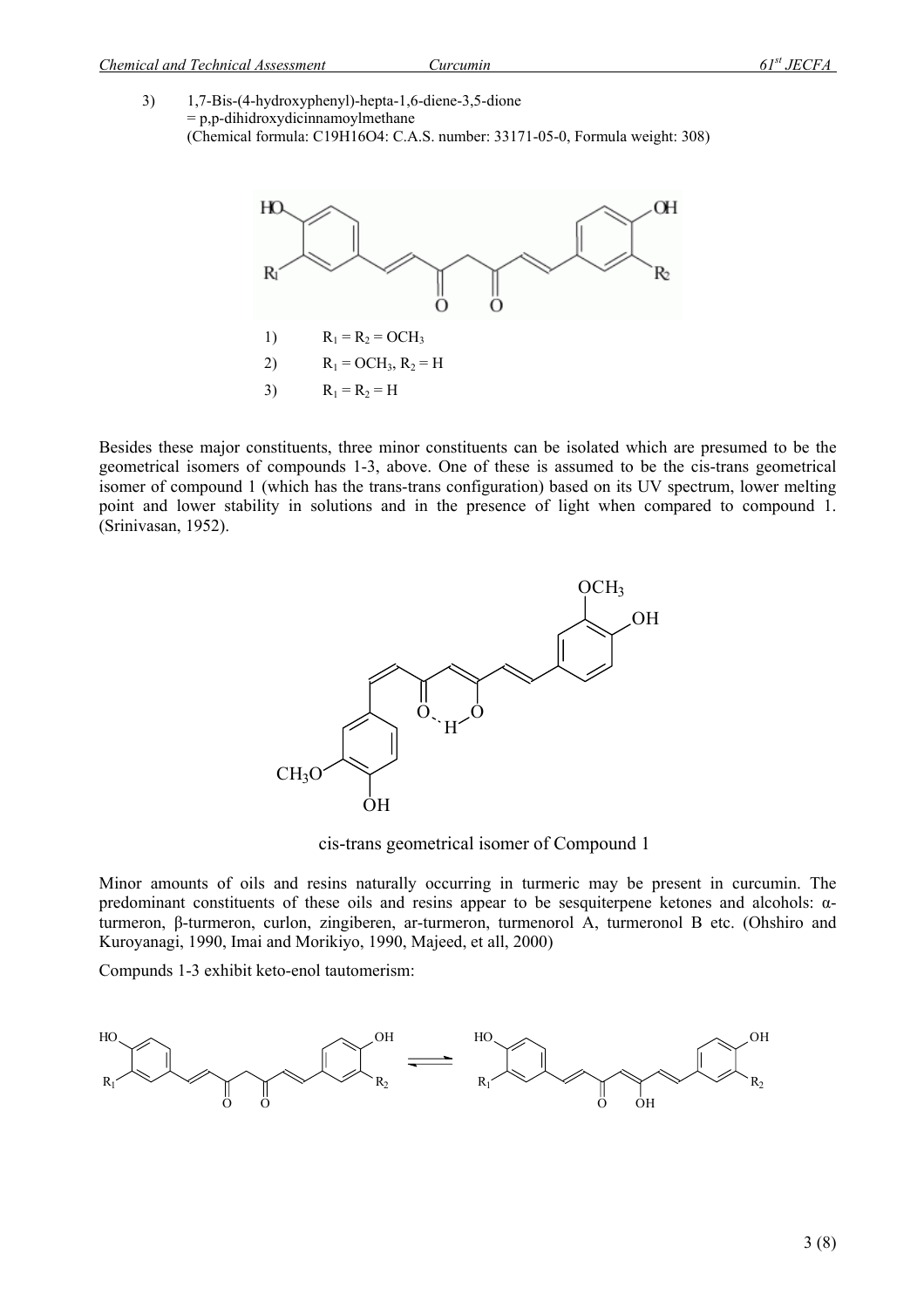## **4.2 Physico-chemical properties**

Curcumin is an oil-soluble pigment, practically insoluble in water at acidic and neutral pH, and soluble in alkali. Preparations of water-soluble curcumin by incorporation into various surfactant micellar systems (e.g. sodium dodecyl sulfate, cetylpyridinium bromide, gelatine, polysaccharides, polyethylenglycol, cyclodextrins) have been reported (Humphrey, 1980, Tonnesen, 2002). In solutions the principal colouring components of curcumin exhibit keto-enol tautomerism and, depending on the solvent, up to 95 percent are in the enol form.

The kinetics of hydrolytic degradative reactions of compound 1 (diferuloylmethane) over the pH range 1- 11 was studied using HPLC technique (Tonnesen and Karlsen, 1985). At pH <1, aqueous solutions of diferuloylmethane have a red colour which indicates the protonated form (H4A+). In the pH range 1-7, the majority of diferuloylmethane species are in the neutral form (H3A). Water solubility is very low in this pH range and solutions are yellow. At pH>7.5, the colour changes to red. The pKa values for the dissociation of the three acidic protons in compound 1 (forms H2A-, HA2- and A3-) have been determined to be 7.8, 8.5 and 9.0, respectively.



The principal colouring components of curcumin are relatively stable at acidic pH, but they rapidly decompose at pHs above neutral. In a study of alkaline degradation of compound 1 (Tonnesen and Karlsen, 1985a), products of decomposition at pH 7-10 were determined by HPLC. The initial degradation products are formed after 5 minutes and the chromatographic pattern obtained after 28 h at pH 8.5 is representative for alkaline degradation. Ferulic acid and feruloylmethane are formed initially. Feruloylmethane rapidly forms coloured (mostly yellow to brownish-yellow) condensation products. Degradation products formed by hydrolysis of feruolylmethane are vanillin and acetone and their amount increase with incubation time.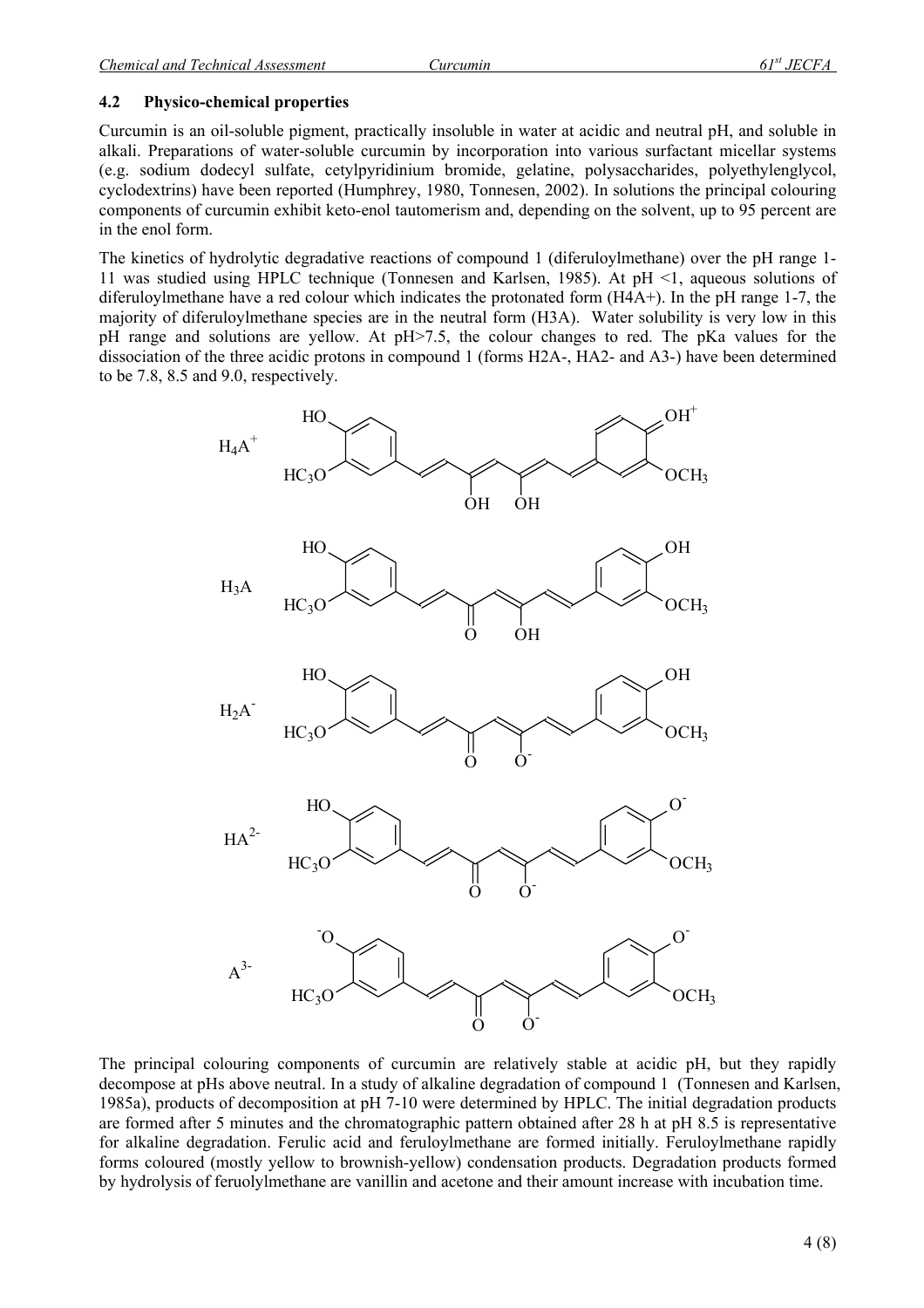

In another study (Wang et al, 1997) curcumin was incubated in 0.1 M phosphate buffer, pH 7.2 at 37°C, and about 90 percent was decomposed within 30 min. Trans-6-(4-hydroxy-3-methoxyphenyl)-2,4-dioxo-5 hexenal was predicted as major degradation product and vanillin, ferulic acid, feruloyl methane were identified as minor degradation products.

The authors of another study observed that compound 3 was less susceptible to degradation at pH 10.2 than compound 1 or compound 2 (Price and Buescher 1997).

In native form curcumin is not suitable as a colouring agent in aqueous solutions of  $pH > 7$ .

The principal colouring components of curcumin are not particularly stable to light, especially in solutions. After the photo-irradiation of compound 1, a cyclisation product was detected, as well as decomposition products, such as vanillic acid, vanillin, and ferulic acid (Sasaki et al, 1998). Commercial formulations of curcumin are available that are designed to minimize the inherent light instability.

# **4.3 Possible impurities (including degradation products)**

Degradation products described previously, residual solvents and lead are the most important impurities. Residual solvents and the content of lead are limited according to JECFA specifications (FNP 52 add. 11).

#### **4.4 Rationale for revision of specifications**

JECFA is being asked to consider including ethyl acetate and carbon dioxide as alternative solvents in the JECFA specification monograph.

 Ethyl acetate (ADI 0-25 mg/kg bw) has been evaluated by JECFA as a flavouring agent and as a carrier solvent (FNP 52 Add. 4). In the EU it is an approved solvent in the manufacture of curcumin (Directive 94/36/EC) with a maximum residue limit in curcumin of 50 mg/kg, singly or in combination with other approved solvents (Directive 95/45/EC). Ethyl acetate, due to its polarity, provides acceptable quality of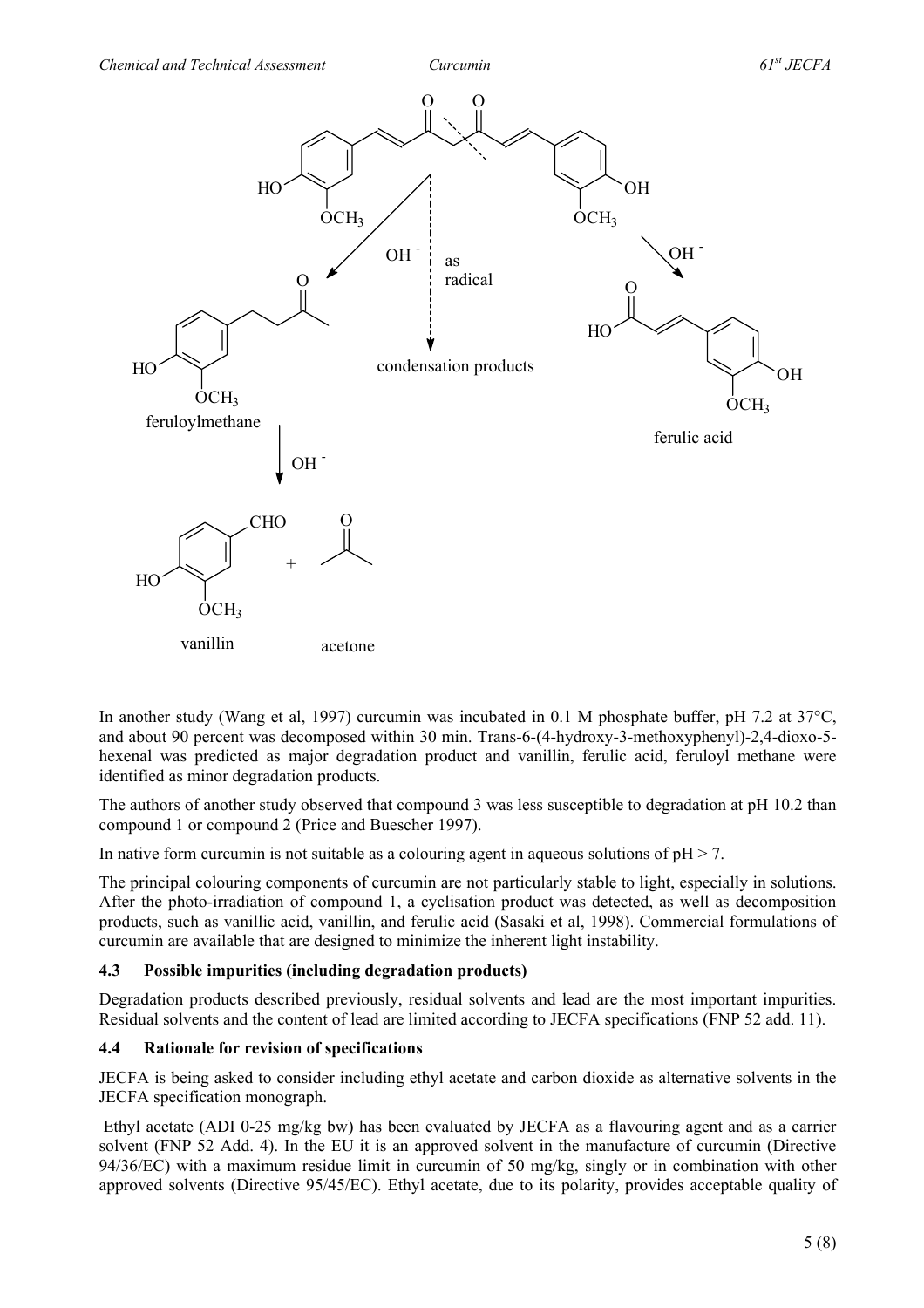product and commercially viable yields. A residual limit of 50 mg/kg is appropriate for inclusion in the JECFA specification monograph.

Carbon dioxide, as a supercritical fluid, (ADI NS) is recognized by JECFA as an extraction solvent. It is also a carbonating agent, propellant, preservative and freezing agent. In the EU it is an approved solvent in the manufacture of curcumin (Directive 94/36/EC) although current information does not show that it is in use commercially. Because carbon dioxide is a gas no residual carbon dioxide will remain in the finished product, therefore a specification limit for residual carbon dioxide is not needed.

## **5 Functional uses**

## **5.1 Technological function**

The technological function of curcumin as a food additive is as a colour. It is insoluble in water, but water dispersible forms of turmeric extracts are available. Curcumin also has antioxidant properties.

## **5.2 Food categories and use levels**

Curcumin is widely used to colour many foods. The Draft Codex General Standard for Food Additives provides an extensive list of such foods. Curcumin is listed for use in deary products, fats, oils and fat emulsions, edible ices, fruit and vegetable products, confectionery, cereal products, bakery wares, meat and meat products, fish and fish products, eggs and eggs products, spices, soups, sauces and protein products, foodstuffs intended for particular nutritional uses,beverages, ready-to-eat savouries and composite foods. Use levels of curcumin are in the range from 5 to 500 mg/kg depending on the food category.

## **6 Reactions and fate in food**

Curcumin is stable in dry food. It is relatively stable to heat so it can be used in thermally treated foods.

Reported reactions of curcumin with food constituents are bleaching of colour by sulfur dioxide at levels in excess of 100 ppm and formation of complexes with some salts (citrate, phthalate). The principal colouring components of curcumin are apparently inert to chlorides, phosphates and bicarbonates (Tonnesen and Karlsen, 1985).

The principal colouring components of curcumin are effective antioxidants in food. The literature on the site of activity and the reaction mechanism(s) responsible for antioxidant effects are somewhat controversial, with most authors claiming that the antioxidant activity is due to the hydroxyl moiety (Sun, et al., 2002., Sreejayan and Rao, 1996, Barclay et al, 2000, Osawa et al, 1995, Venkatesan and Rao, 2000), while others invoke involvement of double bonds and carbonyl groups, separately or together, with parahydroxy groups (Tonnesen and Greenhill, 1992, Sugiyama et al., 1996, Sreejayan and Rao, 1997). Studies showed that curcumin has a very powerful antioxidant effect (Sreejayan and Rao 1994, Osawa et al., 1995). Curcumin proved significantly more effective than other spices in its ability to prevent lipid peroxidation. Its antioxidant effect was eight times more powerful than vitamin E (Reddy and Lokesh, 1992) and it was significantly more effective in preventing lipid peroxide formation than the synthetic antioxidant BHT (Majeed et al., 2000).

The antioxidant property of curcumin can prevent rancidity of foods and provide foodstuffs containing less oxidized fat or free radicals. The powerful anti-oxidation property of curcumin has an important role in keeping curry for a long time without it turning rancid.

The principal colouring components of curcumin scavenge free radicals at the cost of becoming weak free radicals themselves. According to one research report (Majeed et al., 2000) these "second hand" free radicals are unreactive and short-lived products (unlike those of synthetic phenolics, e.g., BHT or BHA) and do not pose a health hazard.

It is reported that in organic solvents and in some micellar solubilized systems the principal colouring components of curcumin act as photo-sensitizers of singlet oxygen, superoxide and free radicals (Tonnesen et al., 1986, Chignell et al., 1994). This ability can have a destabilizing effect on curcumin-containing products. On the other hand, light-induced oxidation can be applied in systems with biological destructive behaviour; e.g. in the killing of bacteria (Tonnesen et al., 1987).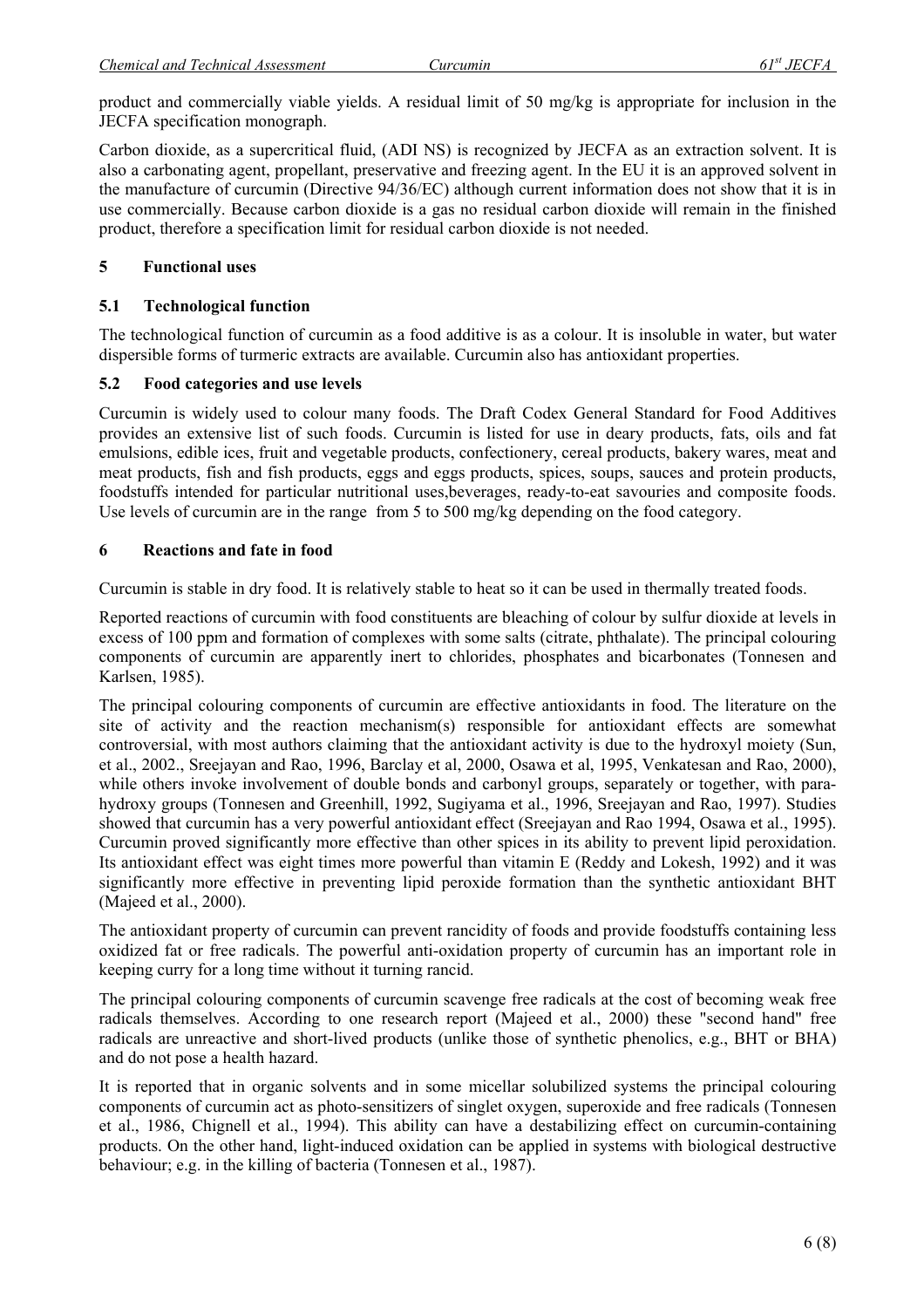## **7 References**

Barclay L.R., Vinqvist M.R., Mukai K., Goto H., Hashimoto Y., Tokunaga A., & Uno H. 2000. On the antioxidant mechanism of curcumin: classical methods are needed to determine antioxidant mechanism and activity. *Org. Lett*., 2(18): 2841-3.

**Commision Directive 95/45/EC** laying down specific purity criteria concerning colours for use in foodstuffs. 1995. *OJ L* 226: 1

**European Parliament and Council Directive 94/36/EC** on colours for use in foodstuffs, 1994. *OJ L* 237: 13-29

**Gorunovic, M. S. & Lukic, P. B.** (2001) Curcumae rhizoma. *In* University of Belgrade, Faculty of Pharmacy eds. *Pharmacognosy,* pp. 516-518. Belgrade

**Humphrey, A.M.** 1980. Chlorophyll. *Food. Chem. 5: 57*

Imai, S., Morikiyo, M., et al. (1990). Turmeronol A and turmeronol B, new inhibitors of soybean lipoxygenase. *Agric. Biol. Chem.* 54(9): 2367-2372

**Lampe, V. & Milobedzka, J.** (1913) *Ber. Dtsch. Chem. Ges*., 46: 2235 cited by Roughley and Whiting (1971), in *Diarylheptanoids : the problems of biosynthesis* Tetrahedron Letters, 40: 5741-5746.

**Majeed, M., Badmaev, V., Shivakumar, U.& Rajendran, R**. 2000. Research Report from Sabinsa Corporation in *Curcuminoids: Antioxidant phytonutrients*, online edition www. curcuminoids.com/antioxidant.htm

**Ohshiro, M., Kuroyanagi M, et al.** (1990). Structures of sesquiterpenes from Curcuma longa. *Phytochem.* 29(7): 2201-2206.

**Osawa T.** et al. 1995. Antioxidative activity of the tetrahydrocurcuminoids. *Biosci. Biotechnol. Biochem*. 59(9): 1609-1612.

**Pabon, H. J. J.**, 1964. A synthesis of curcumn and related compounds. *Rec. Trav. Chim. Pays-Bas.* 83: 379-386

**Price, L. C. & Buescher, R. W.** 1997. Kinetics of Alkaline Degradation of the Food Pigments Curcumin and Curcuminoids. *J. Food Sci*. 62(2): 267-269

**Reddy, A.C.P. & Lokesh, B.R**. (1992). Studies on spice principles as antioxidants in the inhibition of lipid peroxidation of rat liver microsomes. *Mol. Cell. Biochem*. 111: 117-124

**Sasaki, S.S., Sat, K., Abe, M., Sugimoto, N., & Maitani, T.** 1998. Components of turmeric oleoresin preparations and photo-stability of curcumin*. Jpn. J. Food Chem.* 5(1) www.jpsfc.com/

**Sreejayan, N. & Rao, M.N**. 1994. Curcuminoids as potent inhibitors of lipid peroxidation. *J. Pharm. Pharmacol*. 46: 1013.

**Sreejayan, N., & Rao, M.N.** 1996. Free radical scavenging activity of curcuminoids. *Arzneimittelforschung*, 46(2): 169-171.

**Sreejayan, N., & Rao,** M.N. 1997. Nitric oxide scavenging by curcuminoids. *J. Pharm. Pharmacol.*, 49(1): 105-107.

**Srinivasan, K.R.** 1952*.* The colouring matter in turmeric*. Current Science*, 311-313

**Sugiyama, Y., Kawakishi, S. & Osawa, T.**. 1996. Involvement of the beta-diketone moiety in the antioxidative mechanisms of tetrahydrocurcumin. *Biochem. Pharmacol*. 52(4): 519-525